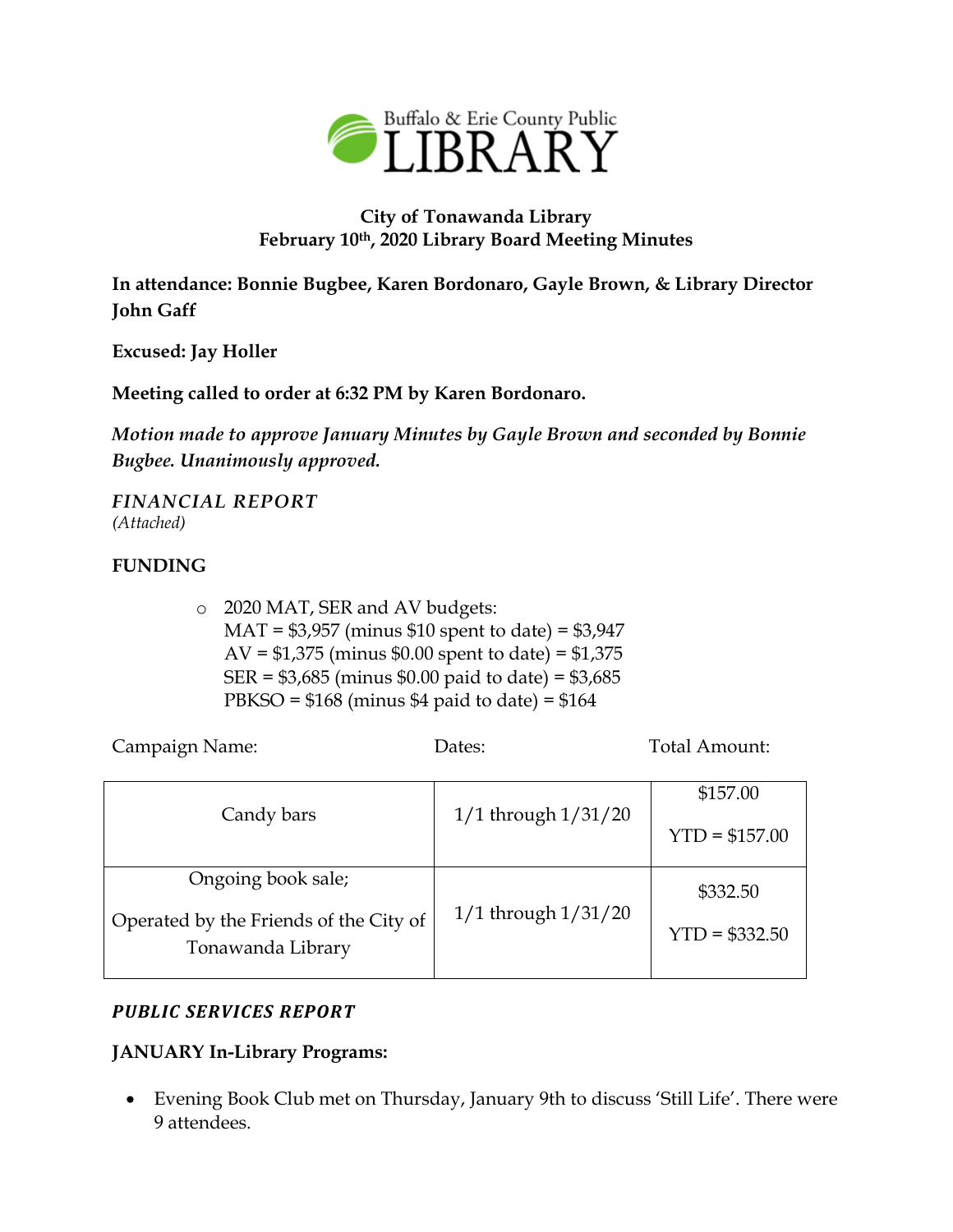- Coloring for Relaxation program was held on Thursdays, January  $2^{nd}$  &  $16^{th}$ . There were a total of 7 participants.
- Mother Goose on the Loose was held on Mondays & Tuesdays, January  $6<sup>th</sup>$ ,  $7<sup>th</sup>$ , 13th, 14th, 21st, 27th, & 28th. There were a total of 344 participants.
- Story Time was held on Mondays, January  $6<sup>th</sup>$ ,  $13<sup>th</sup>$ ,  $\&$  27<sup>th</sup>. There were a total of 29 participants.
- Book Babies was held on Thursdays, January 9<sup>th</sup>, 16<sup>th</sup>, 23<sup>rd</sup>, & 30<sup>th</sup>. There were a total of 260 participants.
- LEGO Club was held on Saturdays, January  $4<sup>th</sup>$  & 11<sup>th</sup>. There were a total of 36 participants.
- Science Saturday was held on Saturday, January 25<sup>th</sup>. There were 11 attendees.
- A memorial service was held at the library for former employee and President of the Friends of the City of Tonawanda Public Library Mary Smith. There were 55 attendees. (See Correspondence for additional information.)

## **JANUARY Adult Technology Programs:**

 'Book A Technology Trainer' one-on-one sessions were held on Saturday, January 18th. There were 2 attendees.

# **JANUARY Outreach:**

# **JANUARY Displays:**

- Seasonal and topical book displays by Librarian Terasa Gipson.
- Triangle display featuring three unique displays by Librarian Terasa Gipson.

# **JANUARY Partnerships:**

- Local author, Amanda Woomer, presented "TNT Ghost Stories" in relation to her newly released book *A Haunted Atlas of WNY*. There were 59 attendees.
- The Friends of the City of Tonawanda Library held two open house sessions on January 18th & 23rd. There were a total of 7 participants.
- Paper Flower Making was held on Wednesdays, January  $15<sup>th</sup>$ ,  $22<sup>nd</sup>$ ,  $\&$   $29<sup>th</sup>$ . There were a total of 33 participants.
- Ravel Rousers knitting club met at the library on Fridays, January  $3^{rd}$ ,  $10^{th}$ ,  $17^{th}$ ,  $24<sup>th</sup>$ , & 31<sup>st</sup>. There were a total of 36 participants.
- Widows Supporting Widows met on Monday, January  $6<sup>th</sup>$ . There were 19 attendees.
- Friendship Quilters met on Tuesdays, January  $7<sup>th</sup>$ ,  $14<sup>th</sup>$ ,  $21<sup>st</sup>$ ,  $\&$   $28<sup>th</sup>$ . There were a total of 12 participants.
- Girl Scouts of WNY held a three week program series called Crazy Coding for girls in Kindergarten and First Grade on Tuesdays, January 14<sup>th</sup>, 21<sup>st</sup>, & 28<sup>th</sup>. There were a total of 12 participants.
- Caring Crafters of WNY held a card making session on Monday, January 27<sup>th</sup>. There were 9 attendees.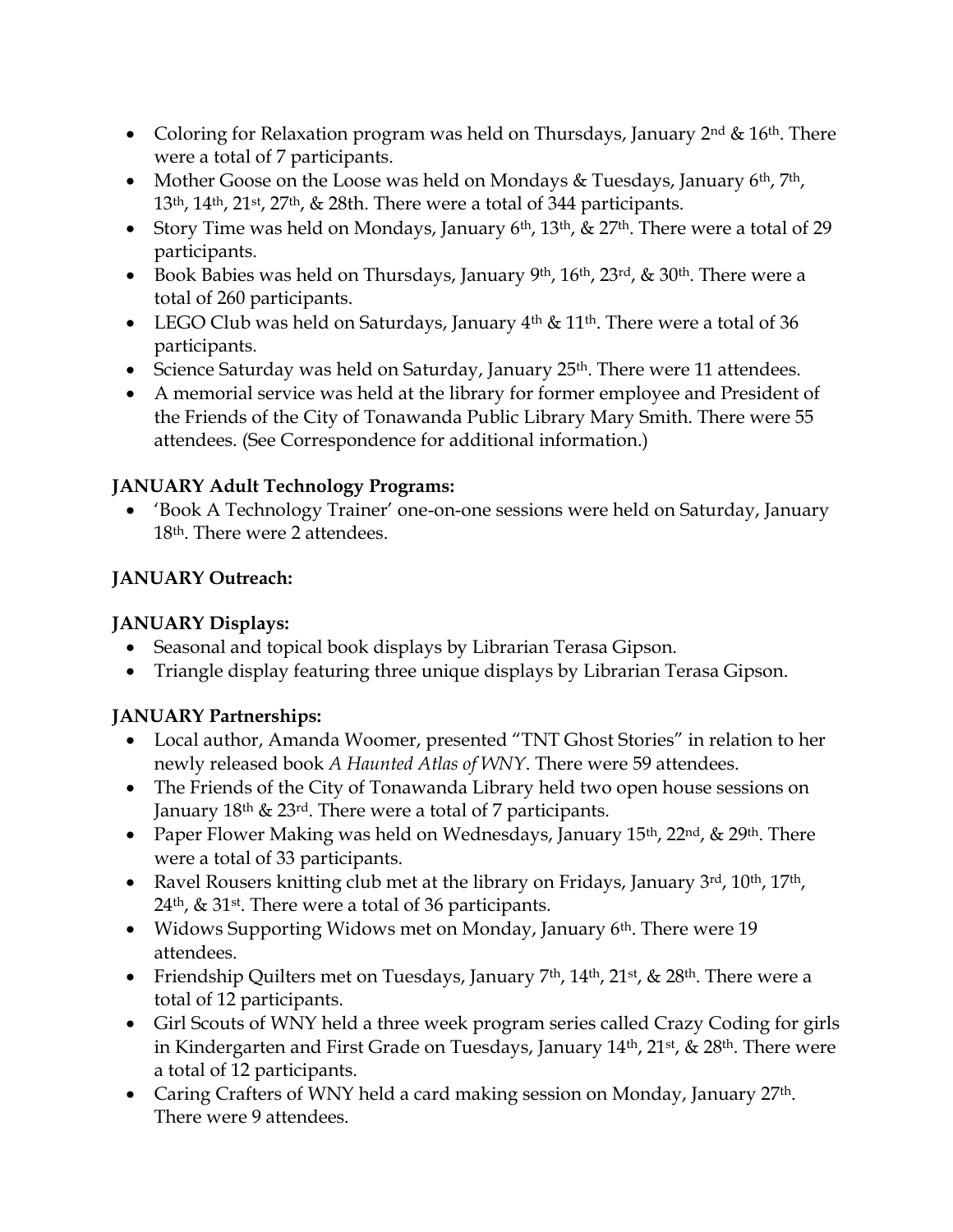### **Correspondence:**

Received numerous sympathy cards for the passing of Mary Smith, former employee and President of the Friends of the City of Tonawanda Library. (See "JANUARY In-Library Programs" for more information.)

## **Staff Development:**

 $N/A$ 

# **Statistics:**

## **Changes from January 2019 to January 2020**

- Total Circulation: 7,353
- Change in circulation: 1.6% (member library average -2.5%)
- Door Counts: 6,066
- Change in door count: 25.2% (member library average 9.6%)
- Public Access Computer Sessions: 1,010
- Change in PAC statistics: 32.5% (member library average 10.3%)
- WiFi Logins: 628
- Change in WiFi: 32.2% (member library average 9.5%)

## **Additional January Statistics**

- Reference questions answered: 250
- Children's programs offered: 28
- Attendance at children's programs: 692
- Adult programs offered: 20
- Attendance at adult programs: 232
- Intergenerational programs offered: 3
- Attendance at intergenerational programs: 16

Total Program Attendance: 940

### **OLD BUSINESS**

- Friends of the Library
- Security
- Drop Box Bin
- Lighting

### **NEW BUSINESS**

- Bylaws Review and Update
- Election of Officers
- Spring University Express Sessions
- State Report